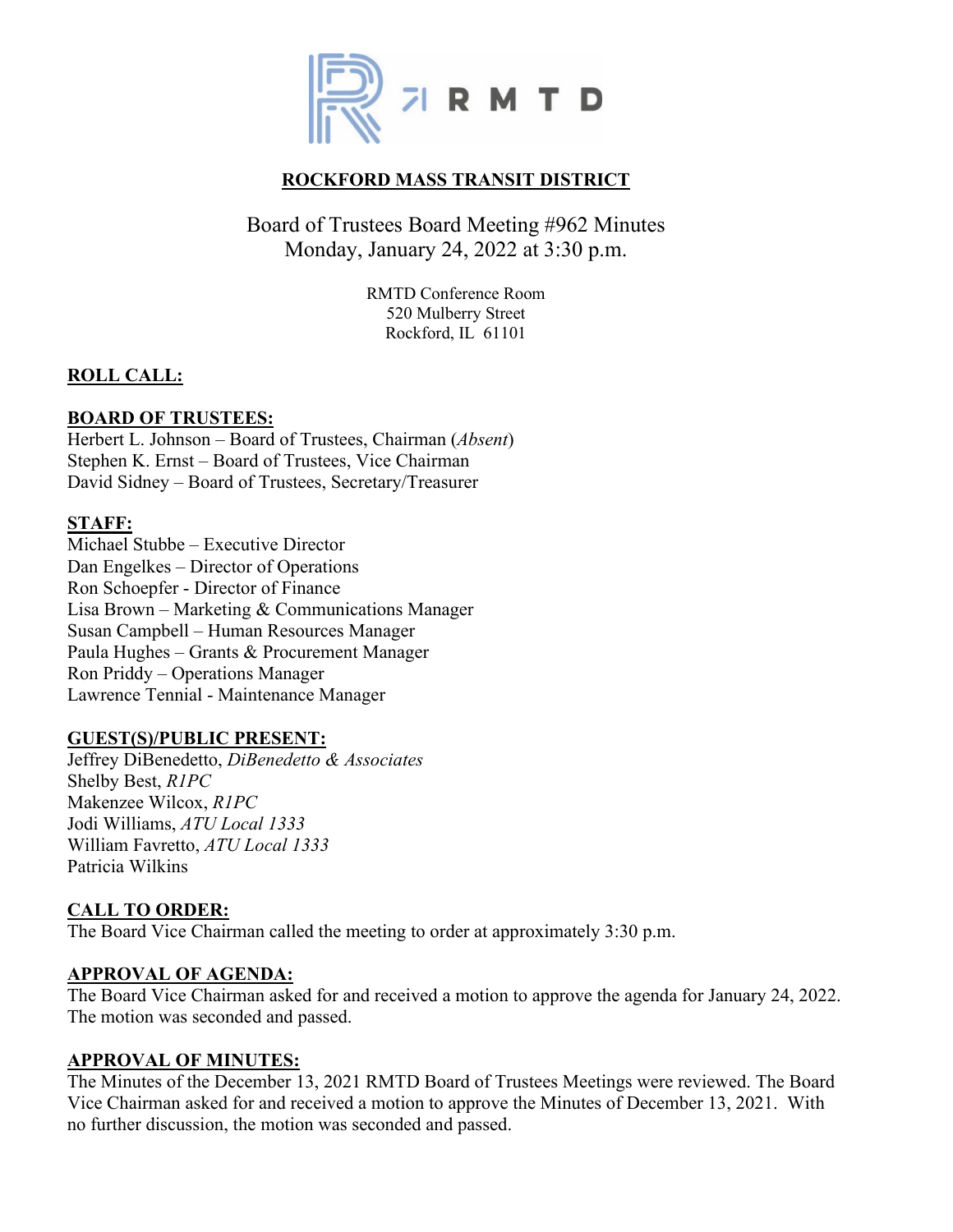## **A-COMMUNICATIONS:**

A-1 (a) Thank You Letter from SMTD Passenger The letter of communication was presented to the Board of Trustees for their review.

## **B-MATTERS BY THE PUBLIC:**

B-1 (a) Ms. Patricia Wilkins

Ms. Patricia Wilkins stated she has been employed with RMTD as a Fixed Route Operator for 43 years. She expressed how much she enjoyed her job. She stated she was given a last chance agreement due to her having driven the wrong route and when she altered her route again, she was given the choice to either terminate or retire. She stated she would like for the Board of Trustees to reinstate her employment as a Fixed Route Operator based on her performance and years of service.

The Board Vice Chairman thanked Ms. Wilkins for her years of service with RMTD. He stated no action can be made during the Board Meeting but stated he would refer her request to be addressed by the appropriate administrative staff.

## **C-REPORTS OF STANDING COMMITTEES:**

No Report

# **D-RECONSIDERATION OF OLD BUSINESS:**

No Report

## **E-CONSIDERATION OF NEW BUSINESS:**

## E-1 EXECUTIVE DIRECTOR

- (a) Payment of Bills:
	- AGHL Law Firm Services Rendered Through November 30 & December 31, 2021
	- Williams & McCarthy Services Rendered Through December 17, 2021 The above payment of bill(s) was presented for the Board of Trustees review
	- Approval of Accounts Payable Invoices The Accounts Payable Invoices totaling \$3,084,379.57 were presented for the Board of Trustees' review and approval. The Board Secretary/Treasurer asked for and received a motion to authorize the payment of the accounts payable invoices totaling \$3,084,379.57. With no further discussion, the motion was seconded and passed.
- (b) Pension Portfolio Review Period Ending: December 31, 2021 and January 18, 2022 & Pension Investment Statement for November, 2021 – *Presented by Jeff DiBenedetto* Mr. Jeff DiBenedetto presented the Portfolio Review Summary as of December 31, 2021 and January 18, 2022. A discussion ensued regarding the Portfolio. The RMTD Pension Trust Statement of Account Summary for November, 2021 was also presented to the Board of Trustees for their review.

## E-2 FINANCE

(a) Approval of Unaudited Financial Statements for November 2021 The Executive Director presented the unaudited Financial Statements for November, 2021 for the Board's review. The Board Secretary/Treasurer asked for and received a motion to approve the unaudited financial statements for November, 2021. With no further discussion, the motion was seconded and passed.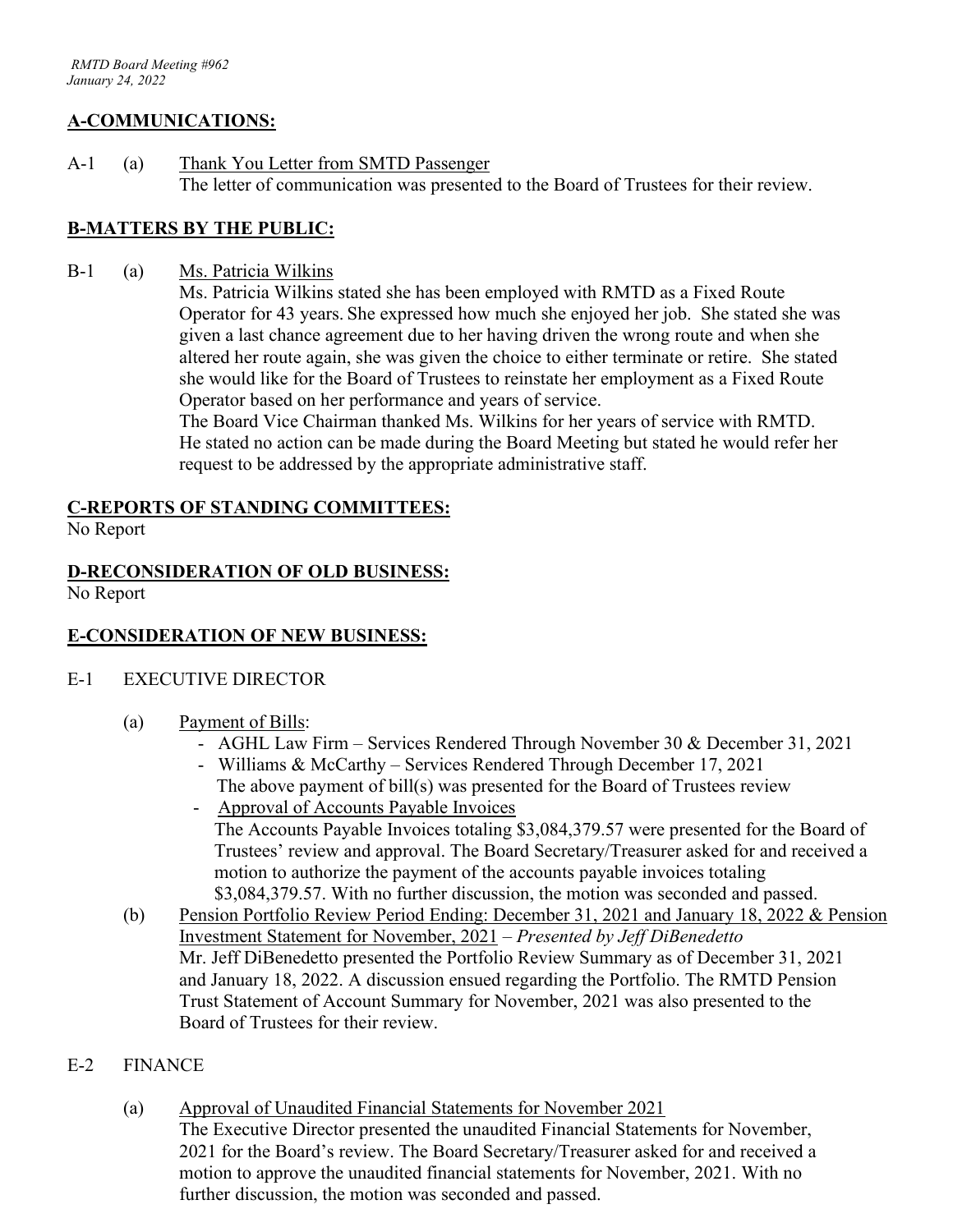#### E-3 OPERATIONS

(a) Fixed Route Ridership Statistics Report for November & December, 2021/Demand response Ridership Statistics Report for November, 2021 The Executive Director presented and reported on the Fixed Route & Demand Response Ridership Summary.

#### E-4 MAINTENANCE - VEHICLES & FACILITIES

(a) Report on Fixed Route Buses & Paratransit Vehicles for December, 2021 The Executive Director presented the report on fixed route buses and paratransit vans for December, 2021.

#### E-5 HUMAN RESOURCES

(a) RMTD Claims History for November, 2021 The Executive Director presented the claims history for November, 2021.

#### E-6 MARKETING

- (a) Approval of Advertising Contract(s) The Marketing & Communications Manager presented the following advertising
	- contracts for Board approval:
		- Janesville Convention & Visitors Bureau
		- Boone County CASA
		- The Pregnancy Center

The Board reviewed the advertising contract(s) noted above. The Board Secretary/Treasurer asked for and received a motion to approve all of the advertising contract(s). With no further discussion, the motion was seconded and passed.

(b) Special Service Request(s) and/or Communications No Report.

## E-7 GRANTS

(a) FY'21 Fixed Asset Final Inventory Review

The Grants & Procurement Manger presented the FY'21 Fixed Asset Final Inventory Review to the Board. The beginning balance of \$51,154,670, with the additions and less the deletions, ends with a balance of \$53,090,242. She noted proceeds from the sale of equipment of \$16,551 are deposited into the Local Capital Account to be used as local share in purchasing new equipment.

E-8 RISK MANAGEMENT

No Report

## E-9 OTHER BUSINESS

(a) RMTD's 2022 Climate Action Plan – *Presented by R1PC*

Ms. Shelby Best of R1PC presented RMTD's 2022 Climate Action Plan for the Board of Trustees review. She noted in conjunction with the FTA's Sustainable Transit for a Healthy Planet Challenge, the purpose of this climate action plan is to develop a climate